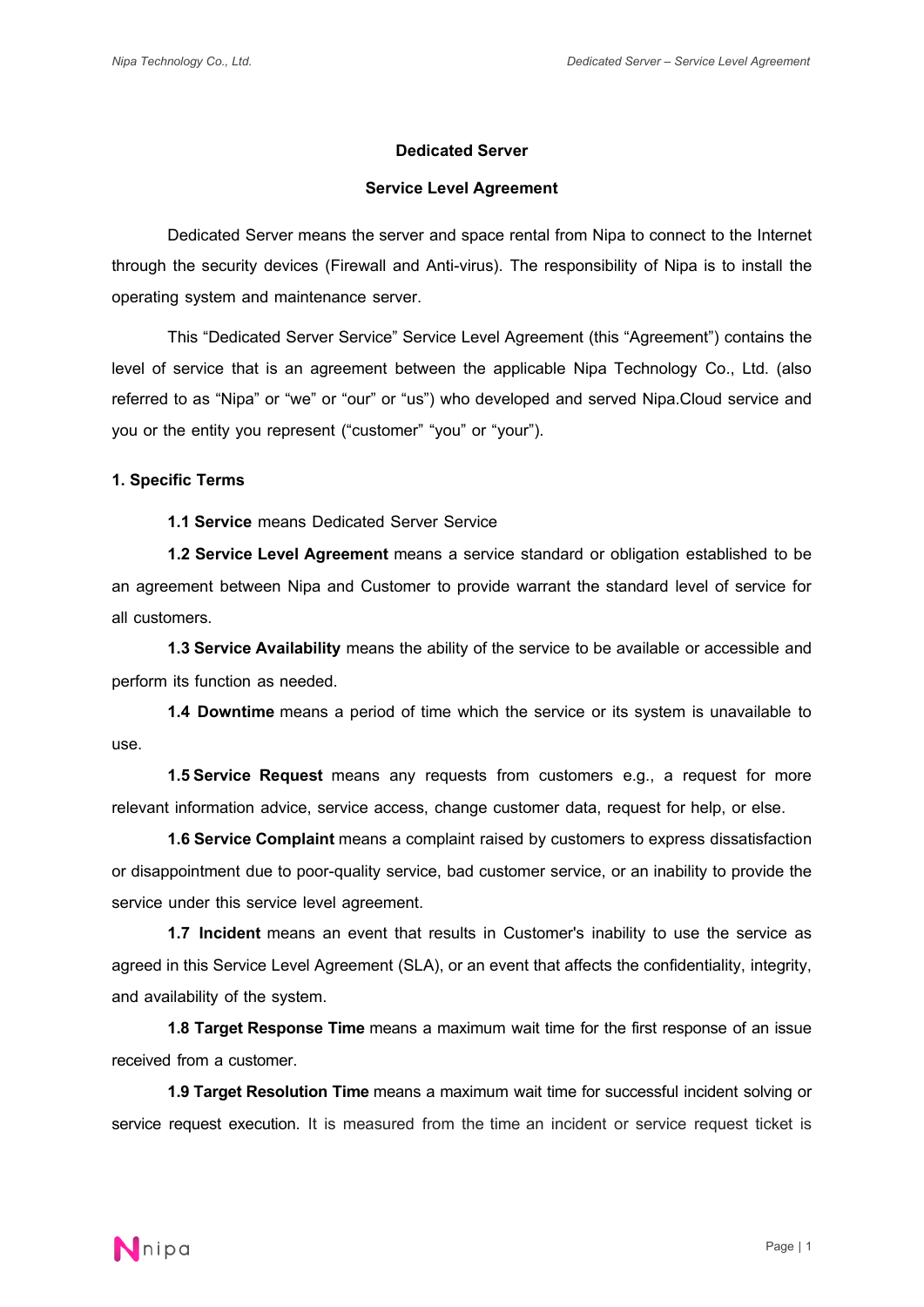created, until the time that customer is notified that the problem has been resolved, or the request has been completed.

**1.10 Every day** means from Monday to Sunday including public holidays and any holidays following Cabinet resolution or Nipa's holidays

**1.11 Ticket** means an issue from customer via nipa.cloud/ticket or created by the staff in ticket system.

**1.12 Precision Air Conditioning System** means a refrigerating equipment specifically designed to provide precise control of temperature and humidity in data center.

**1.13 Modular UPS** means a Modular Uninterruptible Power Supply, a flexible and redundant power protection, used to adapt the UPS power to power needs in data center.

### **2. Service Scope**

Nipa agrees to provide you the service in the scope as follows:

2.1 Nipa will provide the server and rack space in Nipa Internet Data Center (IDC) following customer's requests (including electricity and internet network).

2.2 Nipa IDC will cover internet network, security system, precision air conditioning system, modular ups to provide power redundancy at least 1 hour, and other helpful facilities.

# **3. Service Hours**

# **3.1 Nipa.Cloud Service Hour**

| <b>Service</b>                                          | Time     | Dav       |
|---------------------------------------------------------|----------|-----------|
| Server Provisioning, Self-Configuration and Maintenance | 24 Hours | Every day |

# **3.2 Service Request and Incident Case Service Hours**

| <b>Service</b>                        | Time            | Day             |
|---------------------------------------|-----------------|-----------------|
| Service Request and Incident Response | 24 Hours        | Every day       |
| Incident Resolution                   | 24 Hours        | Every day       |
| <b>Service Request Resolution</b>     | $9$ AM $-$ 6 PM | Monday - Friday |

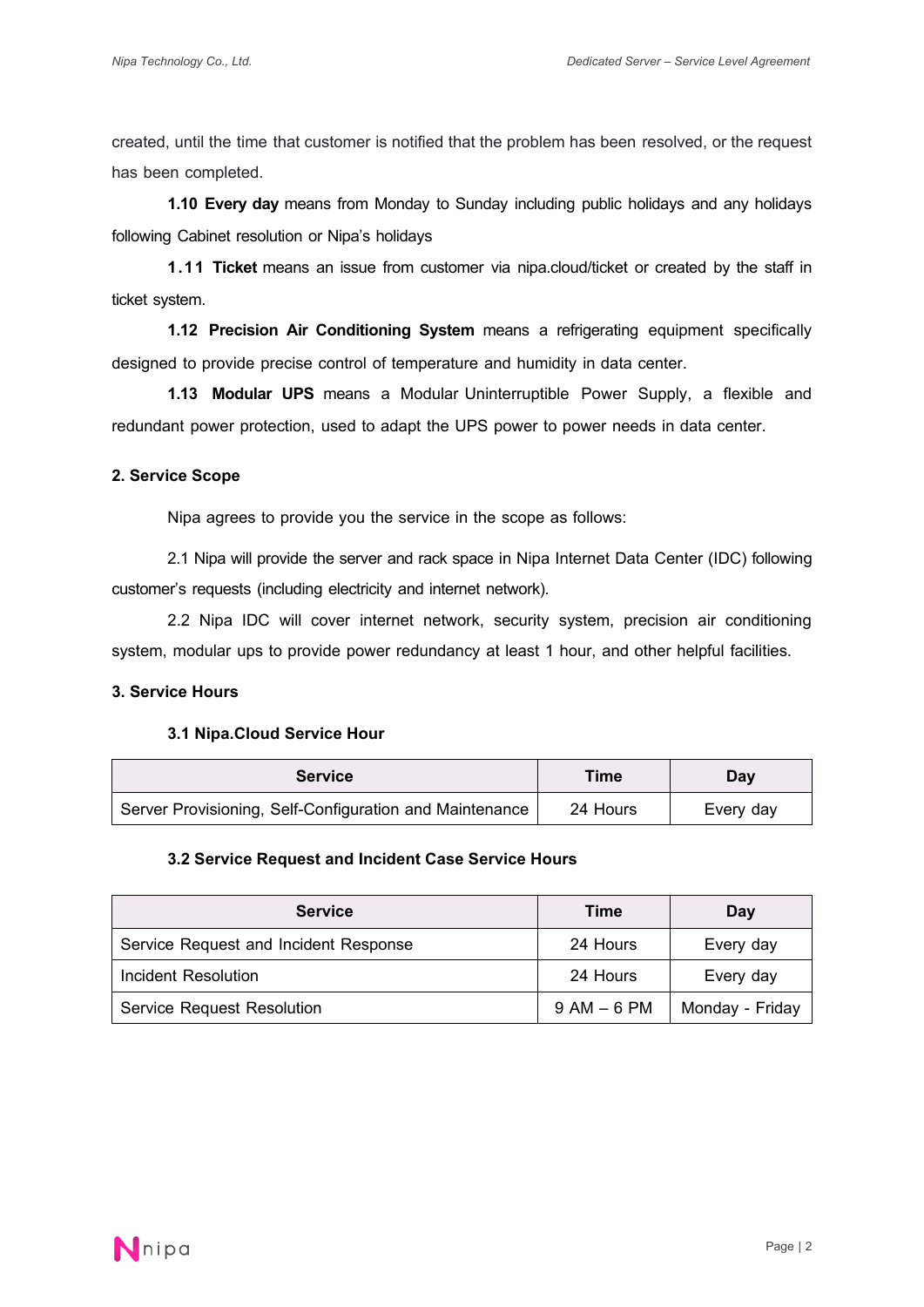# **4. Customer Service and Support**

# **4.1 Sales Support (8/5)**

Our sales support will support and provide any helpful advice or relevant information regarding our service e.g., product or package details, pricing, service solution, and current promotion. Plus, our after-sales support will help you with a transaction and financial service, coordinate with the relevant teams to help you solve the problem under this agreement. You can contact our sales support through the following channels:

Telephone: 02-107-8251 Ext. 413, 416, 417 or 08-6019-4000

Email: sales@nipa.cloud

Website: https://www.Nipa.cloud/contact-sale

Service Hours: Monday –Friday from 9 PM – 6 PM Bangkok time (8x5)

# **4.2 Technical Service Support (24/7)**

Our Technical support will respond to any questions or tickets regarding incidents, service requests, changes, and problems received from customers. They will help you with technical advice and resolution or escalate your ticket to the relevant team who can help you with your issue. You can contact our technical support through the following channels:

Telephone: 02-107-8251 Ext. 111

Email: support@nipa.cloud

Ticket: http://nipa.cloud/ticket

Service Hours: Everyday, 24 hours (24x7)

#### **4.3Incident Management**

The Incidents will be managed in order of their priority, from critical to low:

| <b>Priority</b> | <b>Target Response Time</b>  | <b>Target Resolution Time</b> |
|-----------------|------------------------------|-------------------------------|
| Critical        |                              | 4 hours                       |
| High            | via phone, email and ticket: | 4 hours                       |
| Medium          | within 30 mins               | 8 hours                       |
| <b>LOW</b>      |                              | 12 hours                      |

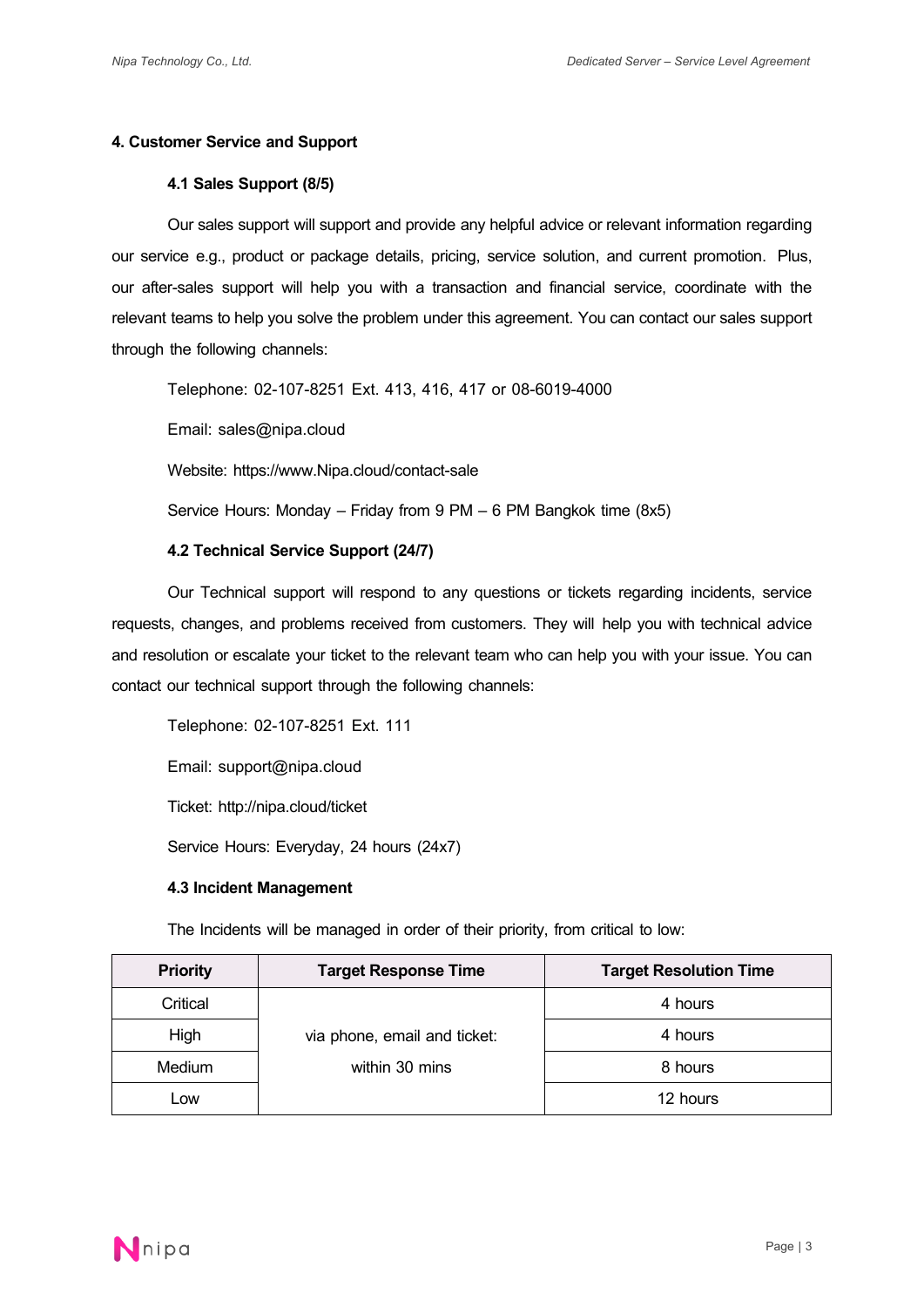#### **Definition**

1. "Critical" or Security Incident refers to incidents that require immediate resolution as they prevent users from using the service and affects the confidentiality, integrity, and availability of mission-critical system such as unauthorized access, system hack, data loss, data leak, or else.

2. "High" refers to incidents that are vitally important and require immediate resolution as broad service users cannot perform mission-critical business.

3. "Medium" refers to incidents that interrupt critical components of the system performance affecting the usability of some functions and could probably have an efficiency impact on the business of some users. These incidents require to be corrected quickly.

4. "Low" refers to incidents that interrupt some system components affecting the operation of some non-critical functions of the individual user. These incidents require to be at regular intervals, with no immediate impact on the system.

#### **4.4 Service Requests Management**

Service Requests will be managed in order of their priority, from high to planned:

| <b>Priority</b> | <b>Target Response Time</b>  | <b>Target Resolution Time</b> |
|-----------------|------------------------------|-------------------------------|
| High            |                              | 24 hours                      |
| Medium          | via phone, email and ticket: | 36 hours                      |
| ∟ow             | within 30 mins               | 48 hours                      |
| Planned         |                              | following the plan            |

### **Definition**

1. "High" means any service requests that concern with the critical part of your service usage and could probably cause damage. The requests shall be managed urgently due to the high impact.

2. "Medium" means any service requests that show the necessity of changing service/service details, checking on the service, or asking for helpful advice. The requests shall be managed properly.

3. "Low" means any service requests or questions asking for more service details. The requests shall be managed at regular intervals.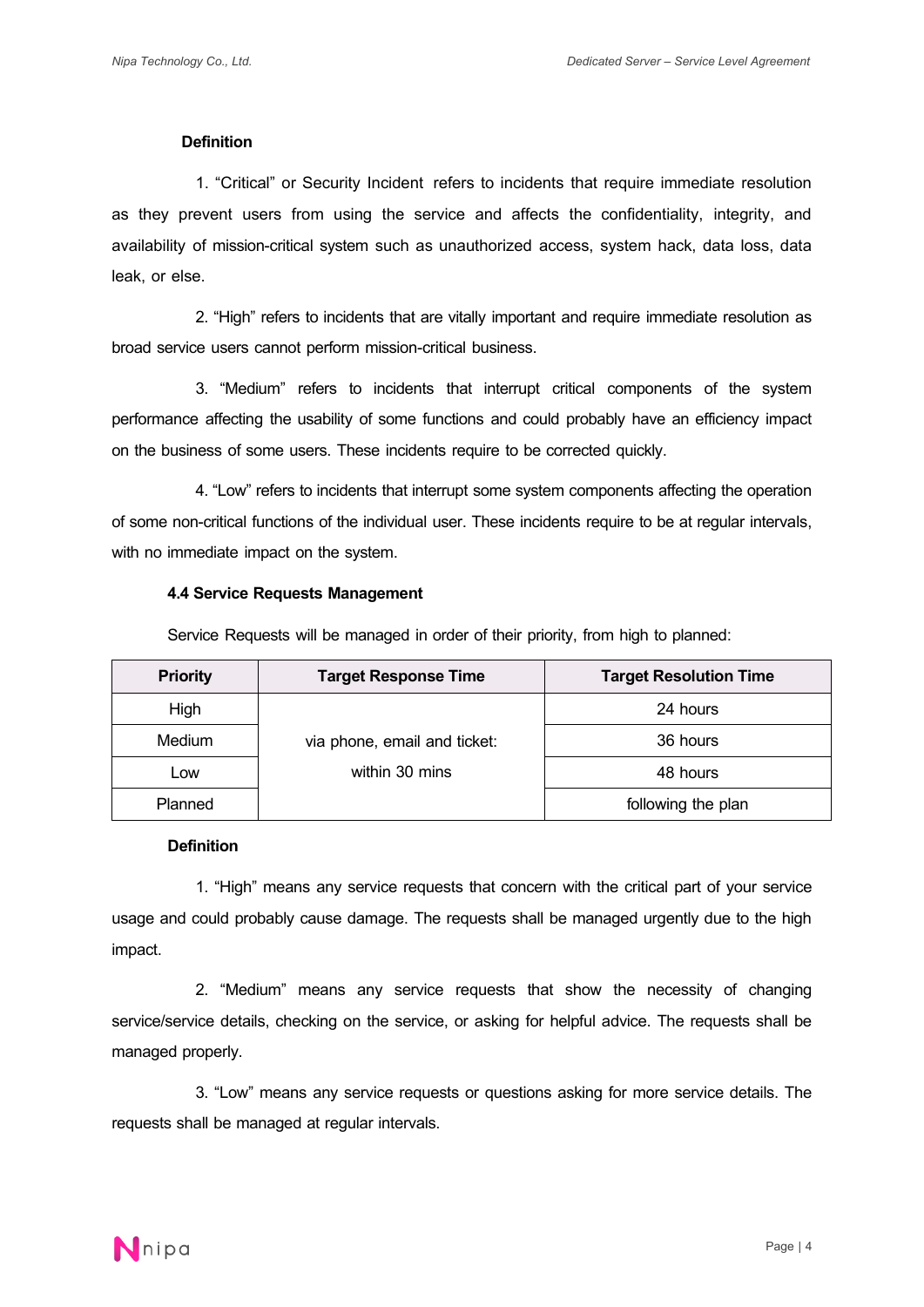4. "Planned" means any service requests that cannot be completed within a short time, need a plan to implement such requests. The duration will vary according to the request and the plan.

### **5. Service Warranty**

### **5.1 Service Availability** (Guaranteed Service Uptime)

Nipa will guarantee the Availability of the Server at 95.0% guaranteed service uptime. Nevertheless, if the Uptime falls below the Guaranteed SLA, we will compensate for the downtime with Days of Service added after your end of Service term. The Days of Service Compensation Rate will be calculated and corresponded to Uptime Percent as below:

| <b>Uptime Percentage</b>    | Days of Service added after the end of the Service term |
|-----------------------------|---------------------------------------------------------|
| Lower than 99,982% to 99.0% | 15 Davs                                                 |
| Below 99.0% to 95.0%        | 30 Days                                                 |
| <b>Below 95.0%</b>          | 60 Days                                                 |

This Service Level Agreement will only guarantee the extent to the service as set forth in section 2, excluding any events or problems caused by customer, its affiliates or agent authorized by a customer beyond our reasonable control. A Downtime due to these following reasons will not be count:

1. A Downtime caused by System maintenance which is already informed Customerof the exact schedule and chose to perform at the minimum impact.

2. A Downtime caused by a service suspension to resolve the emergency damaged hardware issues.

3. A Downtime caused by a scripting error, program error, or system attack resulting from a vulnerability in Customer system.

4. A Downtime caused by a customer's request to suspend the service.

5. A Downtime caused by the failure of CAT-Internet Data Center or Country's Telecommunication Network system.

# **6. Customer Obligation**

6.1 Customer shall pay the service fee before bringing the device into Nipa IDC and using the service. In the following month, Customer shall pay the service fee before the expired date of the service. For instance, Customer may pay the November service fee by October 31.

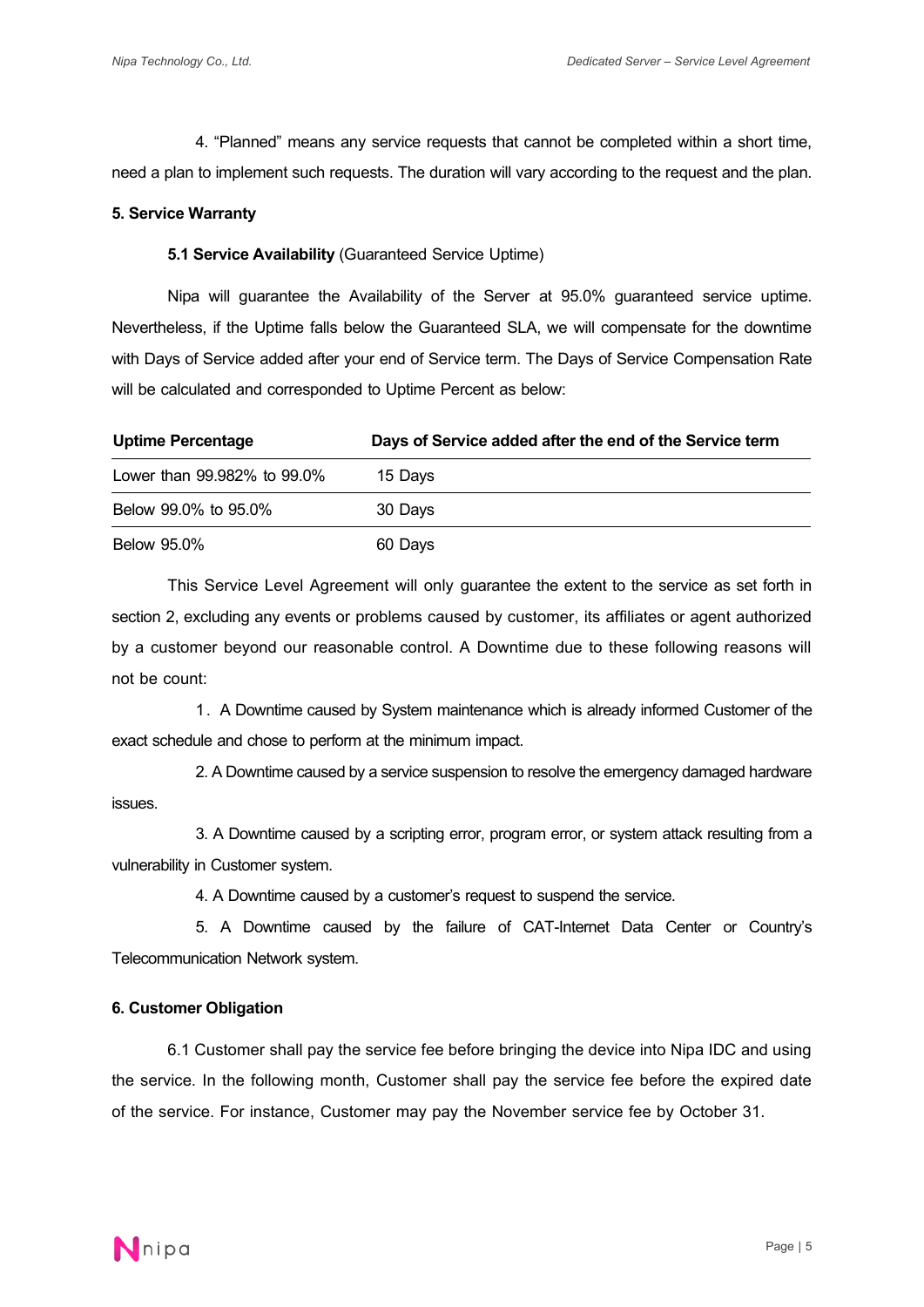6.2 Customer shall strictly comply with Thailand Computer-related Crime B.E.2560, applicable laws and regulations, our policies, terms and conditions concerning the service used in the present and the future.

6.3 Customer shall not use the service for BitTorrent, Camfrog, and Proxy/VPN services.

6.4 Customer shall not do any things that would affects the computer and its resources, such as an excessive CPU usage, or any program using that affect the operation of the system and other actions that may cause negative effect. If Nipa detects such prohibit actions, Nipa will take an appropriate action and Customer will have no right to claim any damages from Nipa. Customer is still responsible for the service fees according to this Agreement.

 6.5 Customer shall consent to the Management Application installation from Nipa to be able to manage and maintain Dedicated Server.

6.6 Customer shall maintain a privileged account such as root or administrator account. Customer shall manage and protect the data within the server, Nipa is not responsible for any problems happened with the data within the server.

6.7 Customer shall send a service request in written form to change or update personal information such as address, telephone number and e-mail address.

6.8 If customer requires a service cancellation, Customer will need to send a request to do so at least 1 month in advance before the service expired date. Customer must pay the rest of service fee to bring the server out and cancel other additional services.

6.9 For customer who requests a service cancellation or being suspended from Nipa, Customer is able to bring back the server from Nipa IDC at any time every day.

### **7. Terms and Conditions**

7.1 Nipa will not access, user or store an application and customer data in an instance to ensure that there will be no unauthorized access to your data unless authorized by Customer in written form.

7.2 As Nipa comply with Thailand Computer-related Crime B.E.2560 and its amendment, we are not responsible or liable for the loss or damage arising from your action, and failure caused by circumstances beyond its reasonable control.

7.3 Nipa reserves the right to suspend the service and check the service usage in case that customer has an unusual amount of data transfer that adversely affects other customers in the Nipa IDC. Customer has no right to claim any loss or damages from Nipa and customer is still responsible for service fees arising out of this Agreement.



Page | 6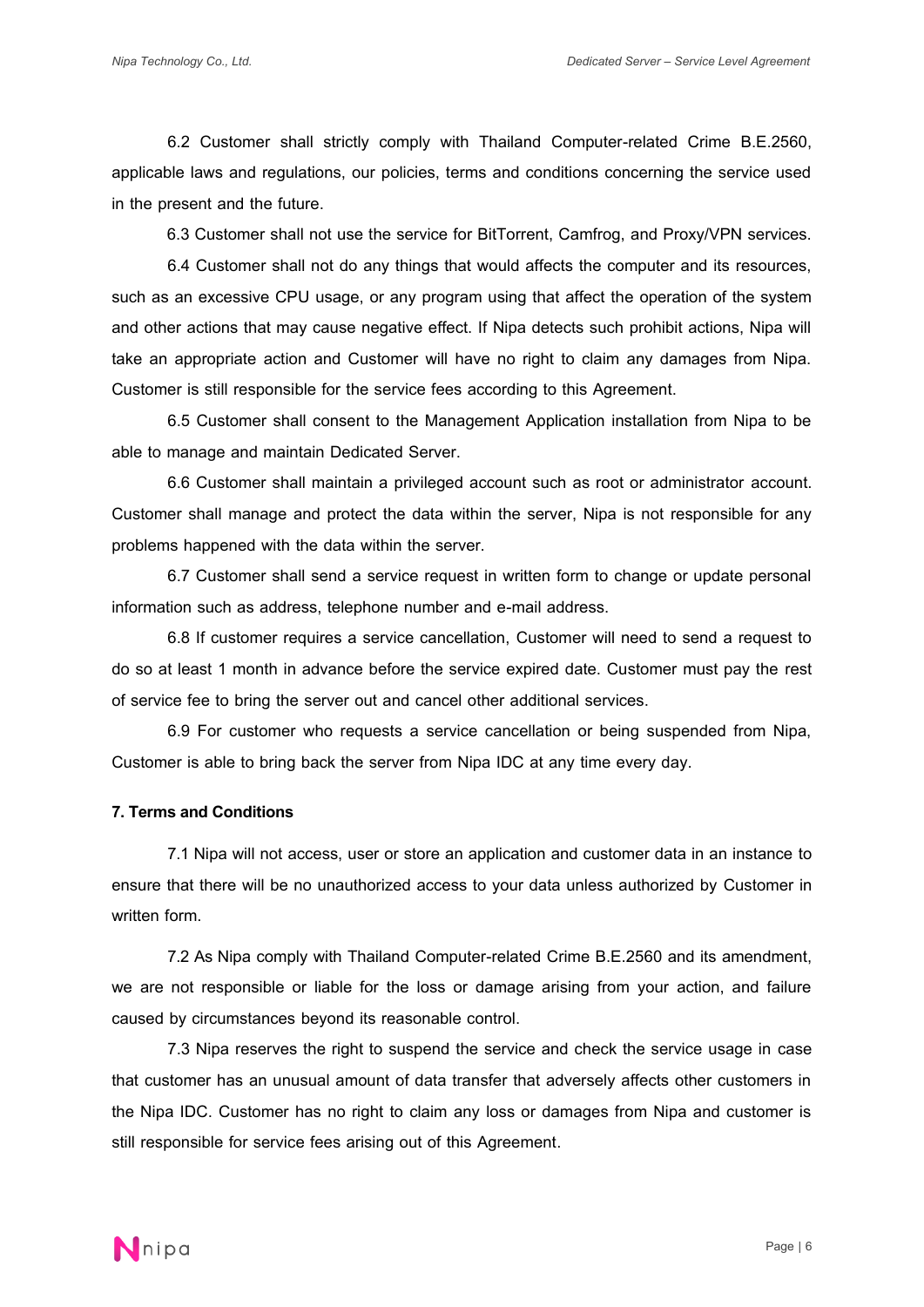7.4 The Service Warranty under this agreement will guarantee only the system and service as set forth in section 2, not including any program or application customer operated to install.

7.5 Nipa shall help and support a service ticket following the criteria and duration as set forth in Sections 4.3 and 4.4 of this Agreement. Nipa reserves the right to close the ticket if a customer does not respond or loss the contact with us for a longer period than stated in this Agreement, which resulted in an inability to proceed until the end of the process. For instance, customer does not respond to the request for more information we need for the operation, or does not respond and check the result of resolving the incident or request, etc. In these cases, we will notify you when a ticket is closed or resolved, you must resubmit the new ticket if you need additional support and help from the previous ticket.

7.6 Nipa reserves the right to suspend the service immediately without prior notice to Customer in the following events:

 7.6.1 Customer is dead, or is a juristic person liquidating the business, or customer has been ordered by the court to seize the property or be receivership.

7.6.2 Force majeure occurred to Nipa.

7.6.3 Customer forged documents or information to request the service.

7.6.4 Customer uses the service illegally or improperly, or use the service contrary to this Agreement regardless of whether Nipa has notified or not.

7.6.5 Customer defaults on payment of service charges beyond the due date specified in the invoice twice in a row.

 7.6.6 Nipa can prove that customer has used the service to earn benefits with the intention of not paying service charges.

7.6.7 Nipa has to maintain or modify the network used to provide the service.

7.7 Nipa is not responsible for any liability if the program or data on customer's server is changed, deleted, leaked, or damaged, regardless of any reason, Nipa is pleased to offer the help to trace and investigate to find the person who caused the damage to your application and data.

7.8 If Nips detects an unauthorized use of IP Address without notifying, Customer will be fined 500 baht per number. Using an unauthorized IP Address will cause problems for those who are using that IP Address or those who are authorized to use that IP Address in the future.

7.9 If Customer does not pay the service fee within 5 days from the due date, Nipa will disconnect the Lan cable first as a warning. Then, Nipa will shut down the server 1 day after that, until you pay for the overdue fee. After the payment, your service cycle will continue by including the day the server was disconnected.